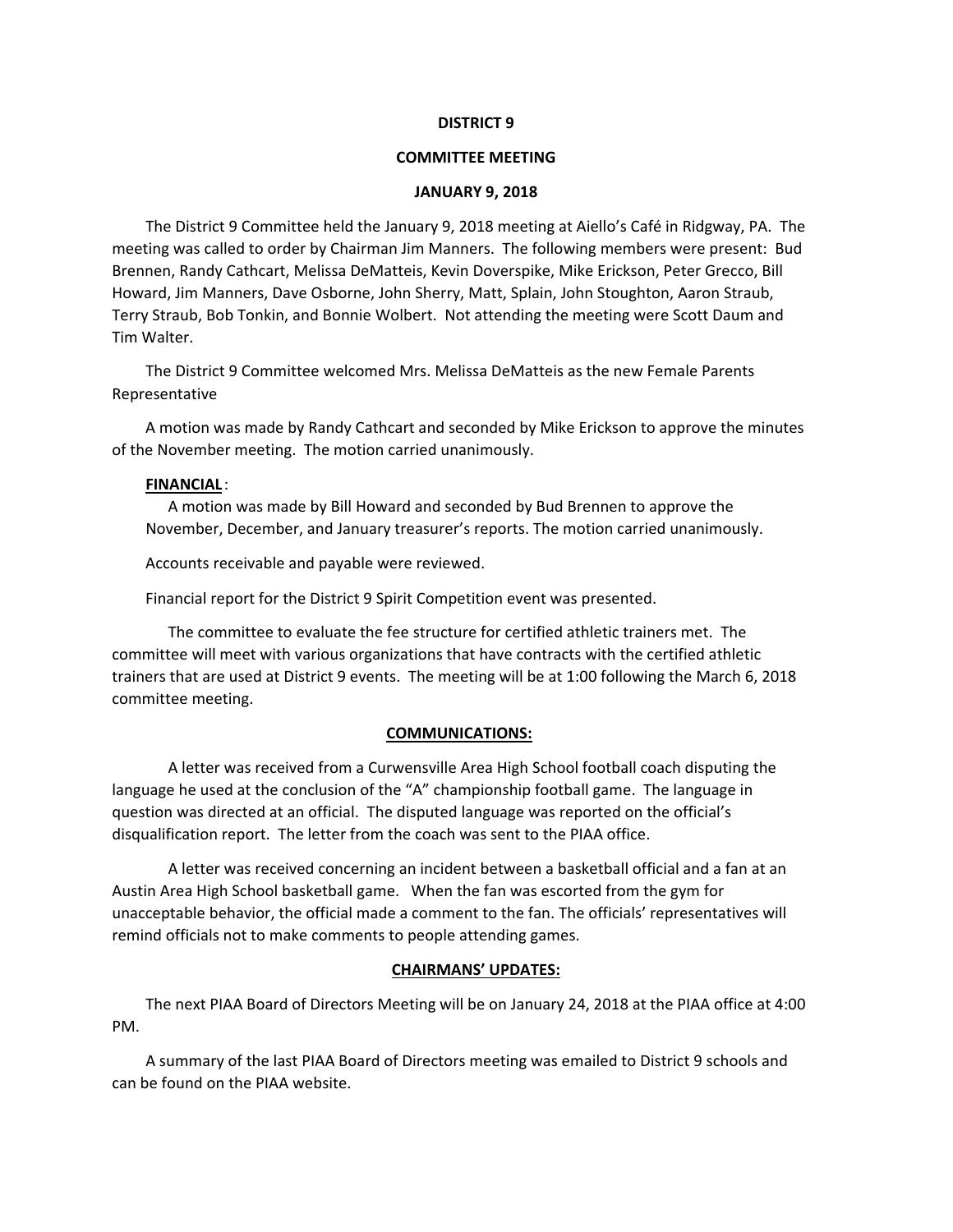The committee discussed: an "open" gym policy, a 21 days period of ineligibility period for student who transfer during an athletic season, and date cooperative sports agreement are due at the PIAA office.

#### **ADMINISTRATIVE:**

#### **TRANSFER REQUESTS:**

A list of approved transfers has been sent to principals by Chairman Manners.

### **FOREIGN EXCHANGE REQUESTS:**

A list of approved foreign exchange students has been sent to principals by Chairman Manners.

#### **HEARINGS:**

None

### **LEGAL MATTERS:**

There is no updated information concerning the injuries a woman received from a fall at a football playoff game at DuBois Area High School.

# **OTHER:**

Discussion was held concerning the reasons why the date for District 9 Competitive Spirit Competition could not be changed. The date entries due to the PIAA office, inability to secure four certified judges, other scheduled athletic events, etc. were all part of the reasons not to postpone the event.

Bud Brennen was re‐elected as the District 9 Male Officials' Representative.

The renovation status of Tippin Gym at Clarion University was discussed.

An update was given concerning an incident that occurred at an inter-district soccer match. The incident was report to the PIAA and a letter concerning the conduct of the Seton Lasalle soccer coach was mail from the PIAA to the District 9 chairman the administration at Seton Lasalle High School.

DuBois Catholic High School reported a number of transfer requests were not submitted to the District 9 Committee. A motion was made by Aaron Straub and seconded by Randy Cathcart that the DuBois Catholic High School administration be present at the next District 9 Committee meeting to present a plan to prevent a similar incident from occurring again. The motion carried unanimously.